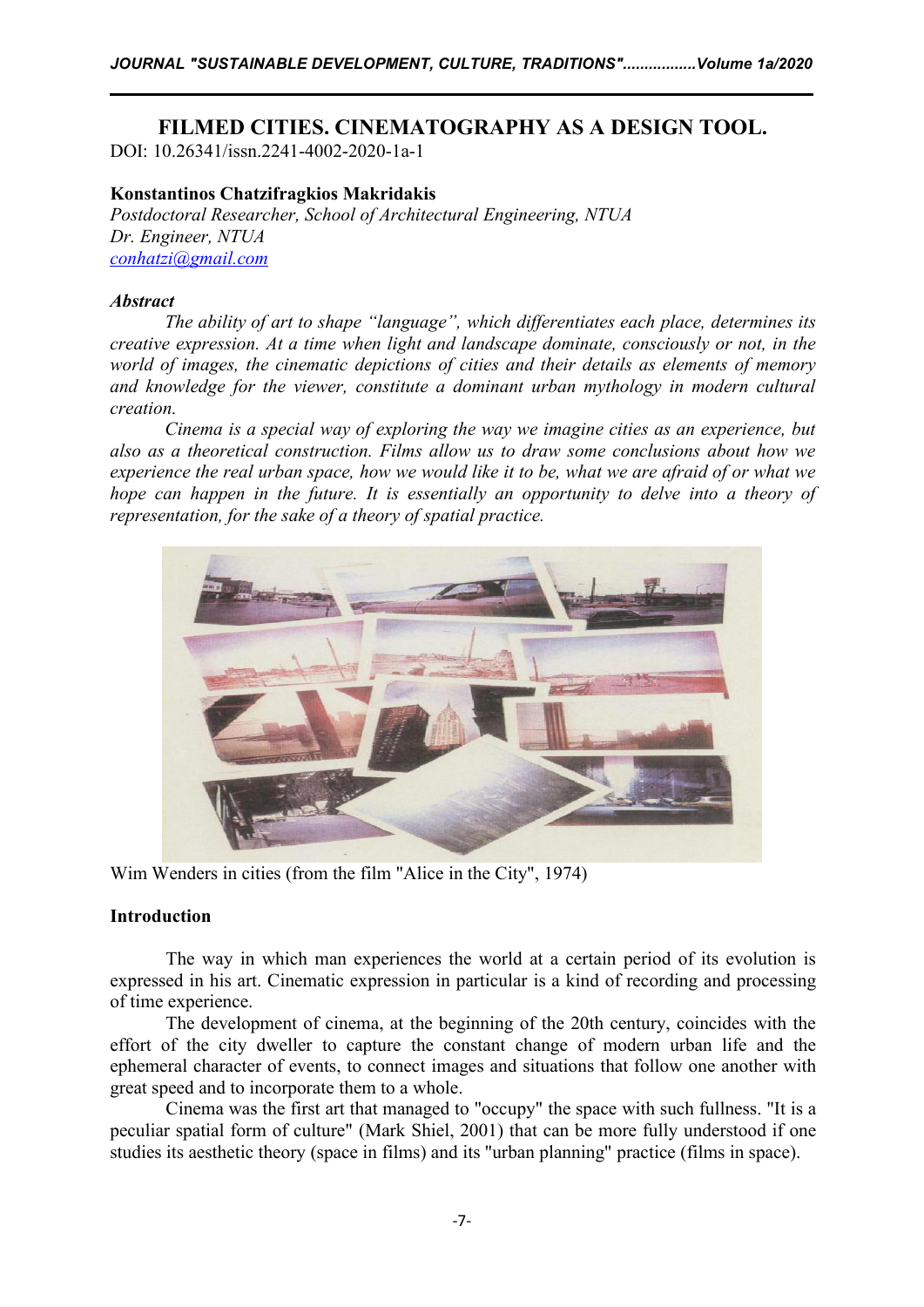The characteristics of a film are not only the way in which the person is placed in front of the camera, but also the way in which it depicts the world with its help. Cinema, based on the breadth of the visual and auditory senses, has had the effect of expanding and deepening our sensory perception.

#### **The physiognomy of the city in cinema. Cinematography as a design "tool"**

The spaces of a film are a very exciting subject. Factors such as the season and its choices, the creator's gaze, the spectator's participation in the completion of the meaning, the work itself as an individual and autonomous creation in time and space are involved. Moving images, despite the imaginative flow of continuous flow and fullness they give us, are nothing more than a unique and unrepeatable "filmmaking". The selected spaces, although real, represent a "universe" that is built strictly for the particular film and captures the truth of the moment that takes place. The city is not projected as an unrecognizable setting, but as an unshakable, and at the same time, threatening system, "distorted" by the camera's intervention. In addition, cinematic photographs are a unique resource for future researchers, as cities are rapidly transforming and this makes understanding them more and more difficult. The image of cities, as depicted in movies, is a representation of the respective time period, but through the perspective of each creator. According to F. Loyer, "In order to know what a city is, we should not ask Le Corbusier, but Michelangelo Antonioni, Francesco Rosi or even Jean-Luc Godard." Reading and interpreting the city in cinema seeks in its representations, that dynamic, which will allow a reflection on the city to be expressed. "As long as you keep your eyes open, then reality is charged with importance" says M. Antonioni.

The physiognomy of a real or imaginary place determines its identity, while at the same time indicating its uniqueness. The city as a living organism emerges and highlights films as points of reference and memory, when it stars, but even when it is abandoned within them. It is, according to Michel Boujut (2002), the city as a place of fiction-uterine culture, the city as a creator of stories, a setting that transcends the meaning of the setting and is always placed at the center of the cinematic fantasy; a photo-mosaic of places and times, melodies and rhythms. As Michalis Dimopoulos characteristically notes (Megacities, 2000) "From Vertov, to Godard, and from Antonioni to Woody Allen and Wim Wenders, the city plays a dominant role in the history of cinema. It is incorporated into fiction, either as a presence or as a subject. Sometimes it predetermines the action of the characters and other times it is at the center of the action itself. In any case, it always ends up being deeply etched in our memory and its evocative presence usually replaces, over time, the fleeting or frayed impression of a plot or a drama. In other words, the impression of the city in movies like Alphaville, Blade Runner or The Wings of Desire is never erased from our minds. Cities owe much to cinema: their mythological dimension, their mythological reduction, their imaginary perpetuation. Space becomes time, the past present, the memory of fiction disappears behind the fiction of memory. Apart from the simple scenery, the building and the architecture, the city unfolds like a whisper, it exists as a surrounding feeling without being completely visible." In this sense it is always imaginary, as "what remains is emotion" (Ezra Pound, Canto 81)

Essentially, the question now arises of the breadth of recording speech (language of the mind) and myth (language of the soul), the culture of a place. The unique ability of art to form a language, which differentiates each place, determines its creative expression. At a time when light and landscape dominate consciously or not in the world of images, the cinematic depictions of cities and their details as elements of memory and knowledge for the viewer, form a dominant urban mythology in modern cultural creation.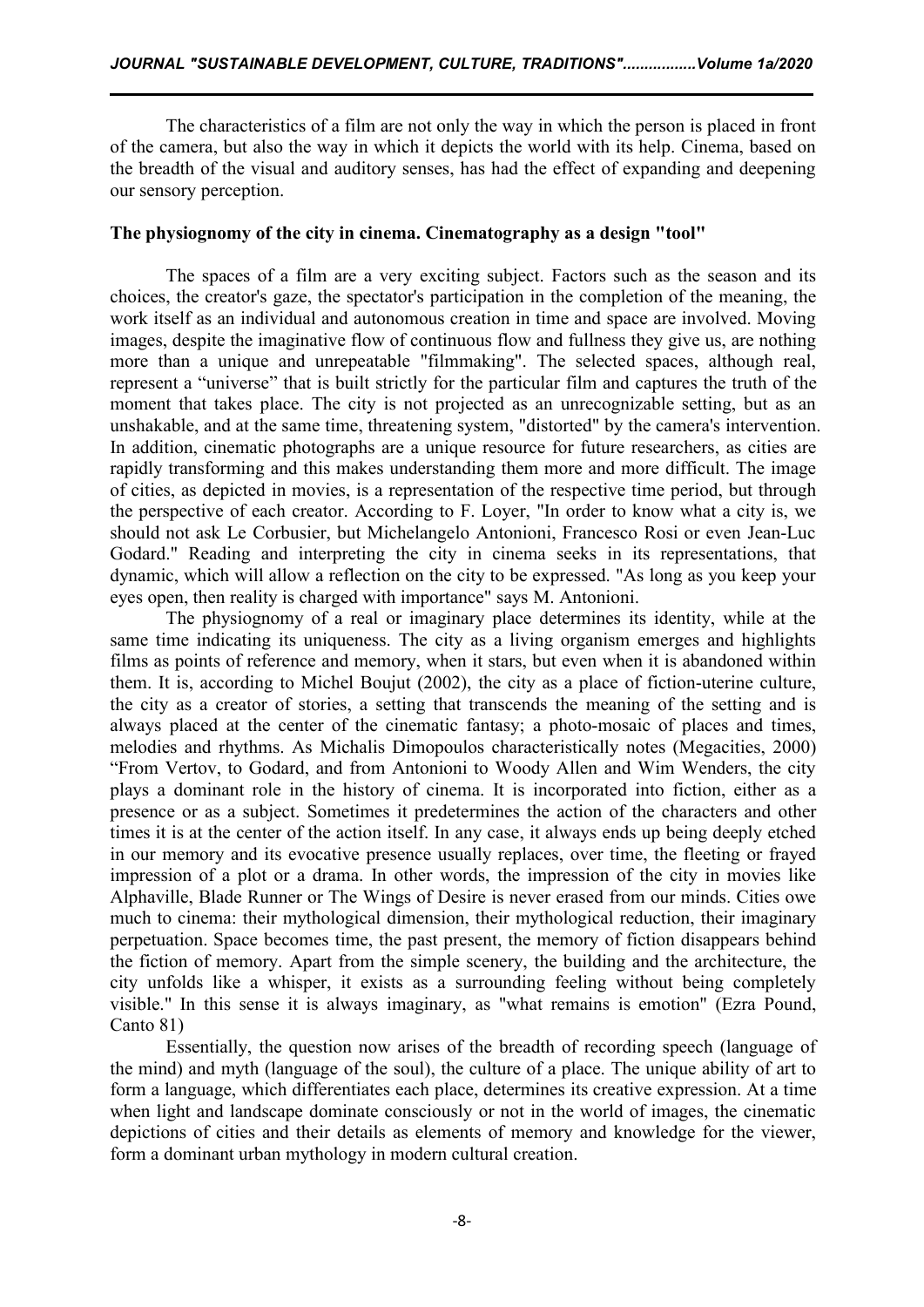Cinema is a special way of exploring the way we imagine cities as an experience, but also as a theoretical construction. Films allow us to draw some conclusions about how we experience the real urban space, how we would like it to be, what we are afraid of or what we hope can happen in the future.

It is, according to E. Soja, the "urban imaginary", which is the guide not only for understanding, but also for the reproduction of the urban space as a place and way of life, while at the same time confirming or opposing the prevailing interpretations, desires and mythologies.

Utopian or dystopian, the city is a key point in the evolution of human adventure, as cinema follows in the footsteps of man on his journey to discover the lost city of the past and search for the inconceivable city of the future. A journey from space to its depiction, from speech to image, from architecture to cinema and vice versa.

For the pioneering Soviet filmmaker Jiga Vertov, the camera, as early as the third decade of the 20th century, was not only a substitute for the eye, but a tool that could overcome the inadequacies of human vision. The cinematic lens wanders the streets of the city, penetrates the walls of buildings and touches its soul, myth and discourse over time. It offers an opportunity to deepen and transform the fragmentary and ephemeral urban experience into a systematized and unified knowledge that makes us capable of "spatial" action. In particular, cinematic writing can emerge as a "tool" for reading interpretation, evaluation and ultimately analysis of the quality and content of the city. Even as a "tool" of spatial design, as it is original, in addition to the traditional cameras and common, easy to use digital cameras, which have the ability to provide complete and credible urban information. It is noteworthy that as early as the 1980s, sociologist W. Whyte filmed urban squares, parks and sidewalks, analyzing how urban spaces work and suggesting ways to design successful public spaces. Today, with the development of digital technology, from mobile phones to drones, more and more opportunities for research, analysis and composition of spatial design parameters of an area are constantly being provided.

Now a camera is constantly recording. The new generation is leading the digital camera, without divisions, but also without "sensitivities", towards a new form of "resistance". It is direct cinema with processes of participation and reflection, as required by the principles of direct democracy. In the age of globalization and the economic crisis, where the fictitious, the virtual, has become certainty, while the real uncertainty, all that remains is Godard's persuasion and the basic principle of cinema: "walk towards light and illuminate the night...".

Therefore, the city of the film studio is not about the art of cinema, a sterile, unimaginable image of the city, which is accompanied by an urban planning of distance, in contrast to any idea of immediacy. "The city brings the momentum of life and is brought by it: the city, a game of composition between architecture and urban planning, in its volumes, in its gaps and in its light, is full of life," says Costas Axelos. Cinema does not have the right to set aside life, it must see, hear and doubt ...

The analysis of cinematic urban patterns requires, in addition to a spatial one, a sociological and anthropocentric approach, as the city is not just its image. The city is its people, its living forces, the cause that moves and unites them. It is the actions, thoughts and desires of its inhabitants, its myth, reason and history. "The city (which has gained a self awareness through cinema) and cinema (which focuses on all parts of the urban space) are chosen and mediated productively and inductively, seeking common ground and dissemination with a view to understanding, revision and rearrangement of the terms of our multifaceted and long-suffering urban life" notes the director Thanasis Rentzis (2009).

The city is now acquiring its "living" dimension, highlighting its "interpretations roles" in film writing. Thus, we have the "real" and the "fantastic" city, the "historical" and the "future". At the same time, the mood of the art of cinema towards the city is revealed,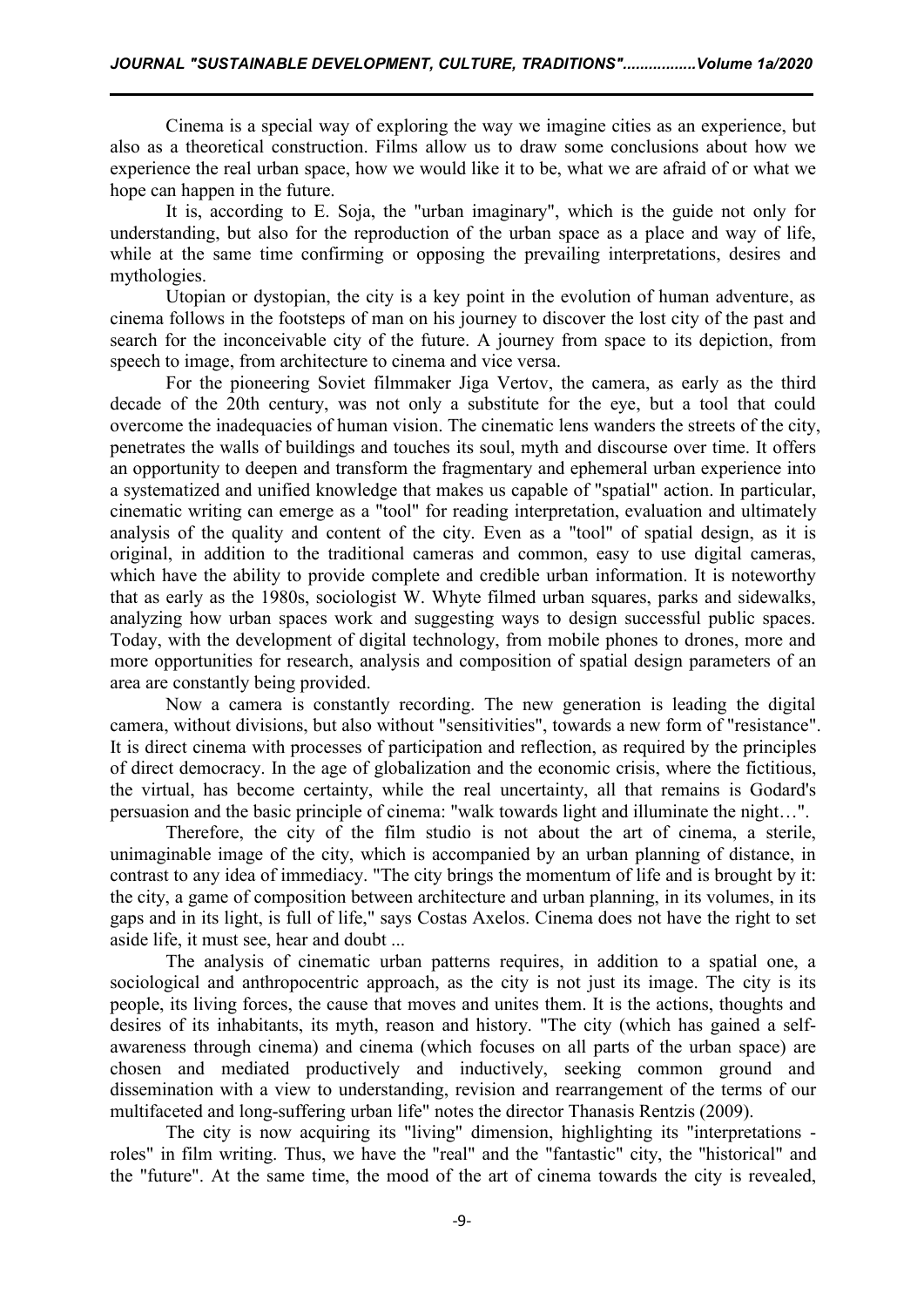which is sometimes critical, sometimes projecting and highlighting its historicity, through the creation of city-symbols, as in the case of Athens which is shown in terms of mixing historical and urban models. It is an opportunity to delve deeper into a theory of representation, for the sake of a theory of spatial action. A collage that emphasizes the parallel exposure not only of different moments, but also of different types of representation of the city's physiognomy.

Through cinema, it is possible to predict the future of the city, as it is represented as a city "of the next day", but also its current transformation, in the sense of "metropolis", in the globalized "metapolis". But always keeping in mind the "other city", the city of the 3rd world in the "new" order of things. Those parts of the big cities that are dominated by misery, violence, illegality, poverty. These are the slums, the suburbs, the favelas, which are becoming more and more densely populated, as from 2008 and for the first time in the history of mankind, the world's urban population has surpassed the globalrural population. There, the cinema is not entertainment. It complains, provokes, sensitizes emotions…

#### **Cinematographic Athens**

In Athens, the coexistence of multiple spaces in the same place, such as the ancient Athens of monuments and the modern of apartment buildings, results in the abolition of any sense of linear flow of time, which makes the city cinematic.

As far as Greek cinema and its relationship with the city is concerned, the choice of protagonists who follow exactly the course of life and the evolution of post-war Athens is characteristic. From "The Girl of the Neighborhood" and "Drunkard" (Or. Makris) of the old Athenian neighborhood (Plakas) we pass to the films starring Logothetidis ("A Pebble in the Lake", "A Hero with Slippers", "Counterfeit Pound") that is, the classic Athenian bourgeois of the  $50$ 's and  $60$ 's. Then we move on to the typical domestic immigrant, the successful, cunning, but honest, provincial Thimios (played by Hadjichristos). Immediately after, we move on to the crazy and moving rhythm, the stress and the frantic frenzy of the afflicted bourgeois of the 60's - 70's Thanassis Vengos, who is also the ideal performer of this type. The 80's and 90's with the director in the foreground are characterized by a declining social introversion (loneliness of apartment buildings, drugs, etc.) until it reaches the middle of the last decade of the 20th century and then focuses on the immigrant, who is a protagonist of Athens as "other", as a foreign, but also as a strange city. And if the question was initially: who is the immigrant? in films such as "From the Snow" by Sotiris Goritsas (1993) at the dawn of the new century, he mutated, focusing on a more internal search, to the question of who we are as opposed to the immigrant in movies such as "Plato's Academy" by Filippos Tsitos (2009).

What is important in cinema is the search for the sense of space and ourselves in the world and especially in the city, the depiction of our urban life in its dynamic expansion. In space, as a real field of forces, it is the energy that, in the case of the city, emanates from the social dynamics, the component of the forces that determine its social structure. The dynamics of immigration in combination with the effects of the economic - humanitarian crisis of recent years now determine the social and cultural identity of Athens and have a catalytic effect on the formation of its urban environment. The "stranger" has become "our mirror". He is a resident, part of ourselves and not just another user of our city, as is pointed out in K. Katzourakis' film "The Road to the West" (2003) "… and whoever does not have a job in the country is a foreigner".

Today, the day after tomorrow of the metropolitan Athens, the city of the homeless and immigrants is at the risk. The city is in danger especially in the areas of disorder, in the intermediate spaces, in the surrounding urban gaps, in the degraded zones, in the meteoric spaces of otherness in the center and on the outskirts of the city. Places where bold and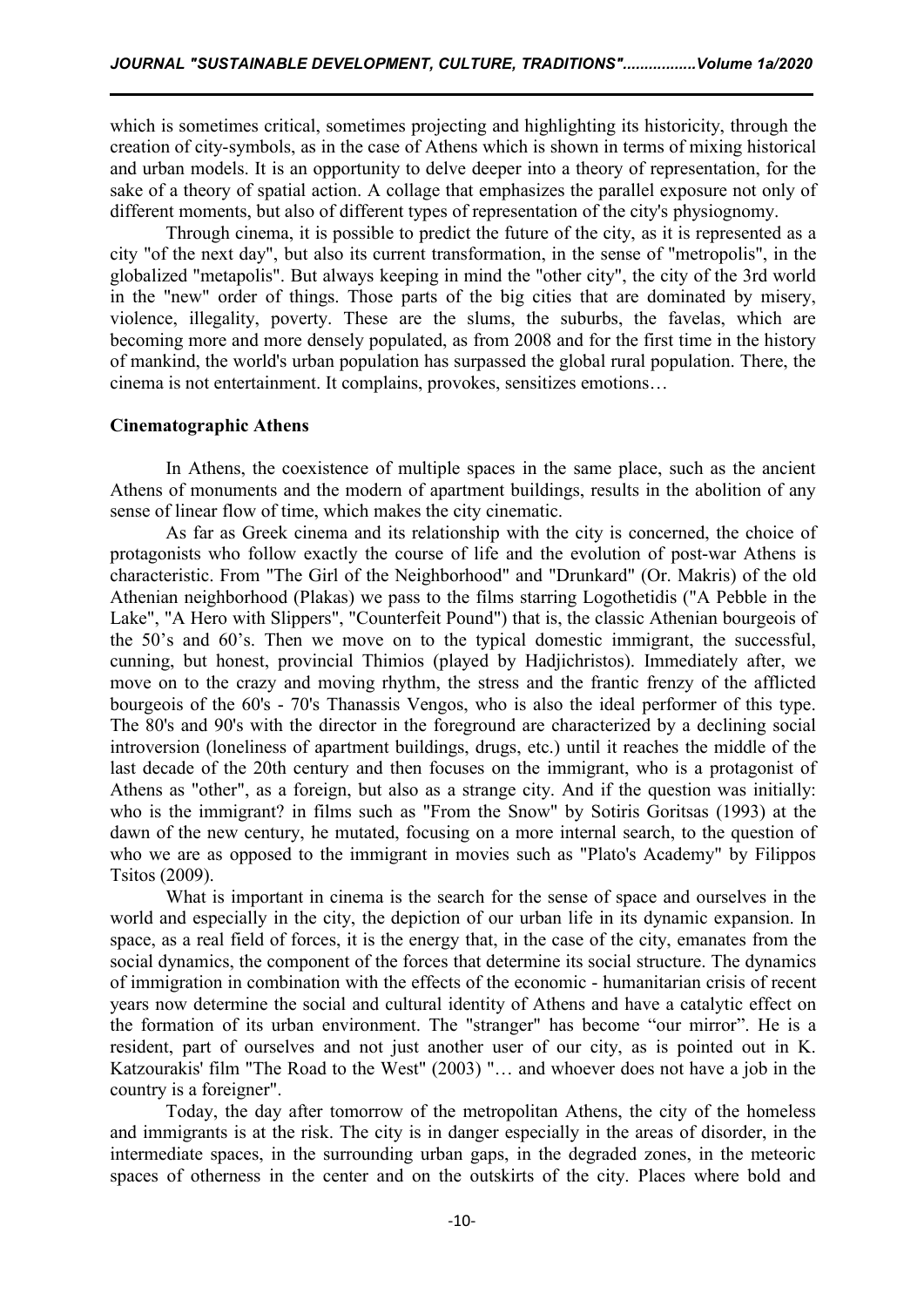inventive design programs should be implemented and should be explored narratively and iconographically by the films. This can be done with studies on the boundaries, the assemblies, the microclimate, the free appropriation of the space by the resident. Following a cinematic practice, the space is activated and time is localized with a dialectical relationship between image and movement, where each sequence of images can be the subject of reflection. Cinema as an art of audiovisual writing, makes it possible to reinvent our relationship with space and time.

In a globalized environment in times of crisis, but also in an intercultural environment, Athens must immediately focus on its inhabitants, in an alternative experience, but also in the representation of the city. In particular, its commitment - in an act of humanity and solidarity with the pockets of its vulnerable social groups, with the cultures and needs of immigrants and the homeless, is now the only social dynamic capable of determining it. This practice can put the city at the forefront of the transformation of its identity from the Greek landscape to a Human-landscape, to the magic of the culture of persons, having as its only condition its self knowledge, as culture has neither clear borders nor specific ethnicity.

#### **Conclusion**

The relationship between the city and cinema is highlighted not only in films that promote the city, but mainly in those that represent the uniqueness of the urban phenomenon in its daily life. The approach that should be start with what the city itself really is, which remains well hidden, as we do not see the city, we do not look it in its "eyes", we do not try to understand or feel it, we just pass it. *"Because ultimately the cinematic art of cinema's narrative art is that it challenges us to compare what we see and hearwith what we live with,* with what it brings to mind, with what we would like, with what we tried, but also with what *we never thought or didn't feel..."* (S.Stavridis 1998).

At stake now is the launch of a dialogue about the urban landscape, its changes and their effects, as they are found in cinematic representations and in the pursuit of modern urban planning and architecture. The cinematic discourse about the city can be the starting point for an attempt to understand urban life in theory and in practice, to realize the crisis of urban space and to deal with the daily violence that it exerts through an alternative representation of its "truth". As the great architect D. Pikionis has pointed out in the past: "A little more humanity, deeper intellect and mental sensitivity - and everything changes: from the initial attitude to the details".

For cinema, the city is not just a field for writing stories, which transform it into a comprehensible text. The spaces of the city themselves, with their operation, guide the narration. Stories are mapped out in ways that can get you anywhere, but nowhere. But the urban landscape also contains a story, it involves an identity, a physiognomy. It affects people, creates a sense of time and "cinematic" emotion, in short, the landscape is inhabited.

The cinematic possibility of a narrative about the city and at the same time a description of its image are the elements that cannot only be projected, but also act as a catalyst in shaping its physiognomy, as the cinema was created to capture the eternal that is constantly changing forms. On the other hand, architecture aims to make the form eternal. As Doors singer Jim Morrison notes in his vision notes: "In the dim light, the form is sacrificed to light. In abundant light, light is sacrificed in form. "

The city of cinema is never a definitive picture. It is always evolving, like its urban environment, as it is made up of people who experience it, feel it, are moved by it, it is a living organism. It is a city always invented, even when it is real. The cinematic image usually imposes fragmentary views of the city, bounded by the frames chosen by the creator. As Jean-Louis Comolli (1996) said: "The cities that were loved by the cinema have been filmed as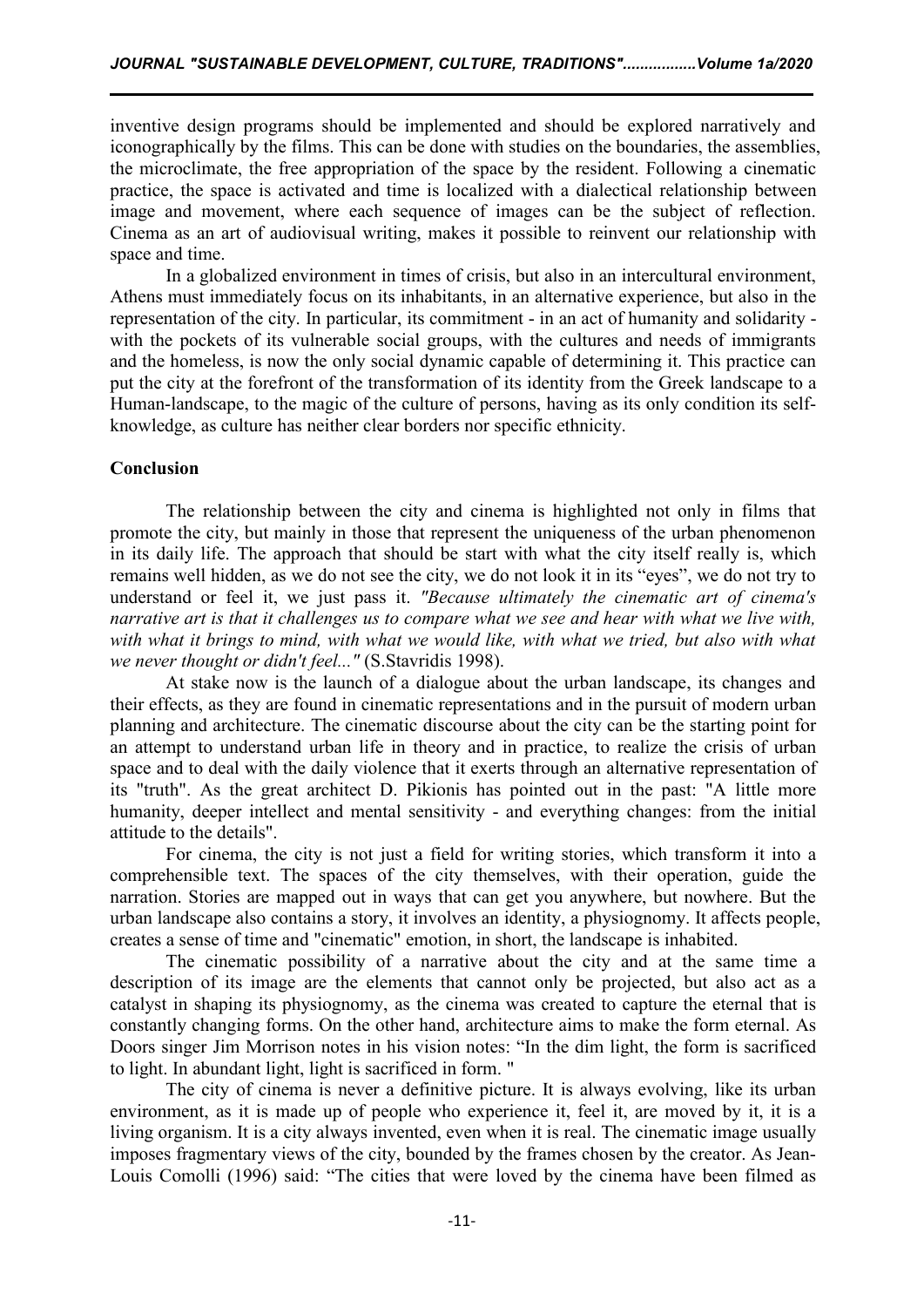riddles. They are there and they are not there, they hide at the same time that they are revealed, escape and condense in the bodies that embody them, disappear within them ".

According to Jorge Luis Borges, "the city is always in search of a poem." Thus, it's not just the cinema that loses the city, it's the city itself that has been lost. According to anthropologist Marc Augè, there are no more cities or "deserts", so this is notexactly the city we considered it to be today, but mainly a place that needs to be re-evaluated, discovered from the beginning to evolve / design the story of tomorrow. Underground stations, the arbitrary settlements of the region, the ghettos of the urban center and the favelas of the big cities of the third world, are, in the same way as the highways, the waiting rooms in the airports, the office towers and their malls spectacular metropolises. It is the undefined space of a story that although we were completely unaware of, some inspired creators such as Wim Wenders, Jean-Luc Godard, Federico Fellini, became our eyes and ears and through their images, "could make us see and hear the noise it makes, as it approaches like the stormy sea". As Jean-Luc Godard points out in the video "Moments from the History of Cinema":

"What is cinema? Nothing

What does it want? Everything What can it do? Something".



If the film could do the same, P. Greenaway, 1972

# **Bibliography**

- Comolli Jean-Luis, Un cineaste et sa ville, in the review Espaces et sociétés, tribute «Villeetcinéma», 1996
- Deleuze Gilles, Cinema 1 The Movement Image, Continuum, London, 2007
- Deleuze Gilles, Cinema 2 The Time Image, Continuum, London, 2005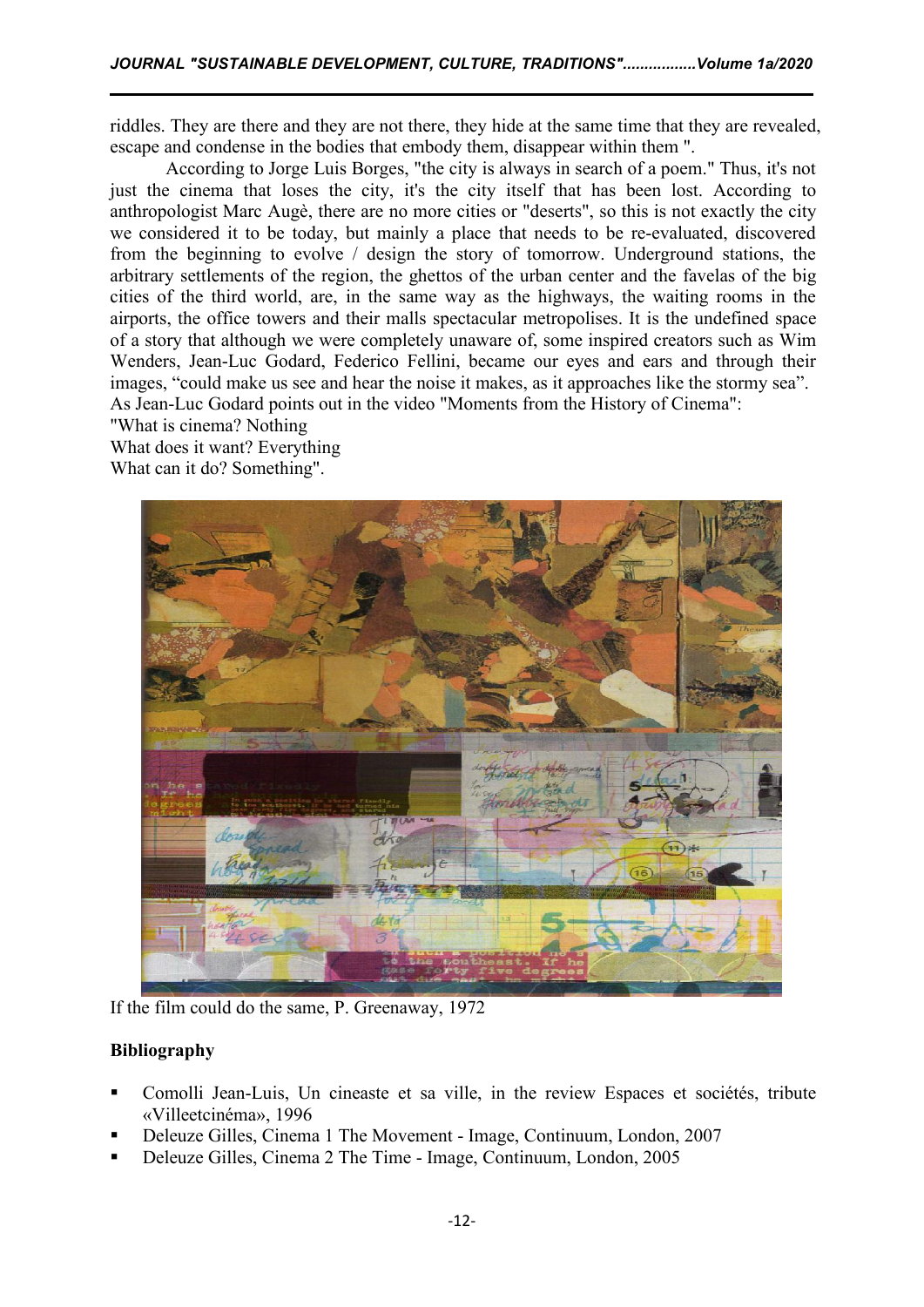- Le Corbusier, For an architecture, translated by Panagiotis Tournikiotis, Ekkremes Publications, Athens 2004
- Mitscherlich Alexander, The non-foreigner of the cities, a pioneer in the mental disruption of the citizen*,* Translated by Stefanos Giannopoulos, Iridanos Publications, Athens 1965
- Pasolini Pier Paolo, *6 Κείμενα για τον κινηματογράφο* (6 Texts on cinema) Translated by V. Moussidis, Egokeros Publications, Athens 1989
- **Pikionis Dimitris, Texts, National Bank Educational Foundation, Athens 2000**
- Vassilis Rafailidis, 12 lessons for cinema, Egokeros Publications, Athens 1996
- Rentzis Thanasis, Architecture / Cinema, anecdotal text, 2009
- Rentzis Thanasis, The Poetry of Cinema, unpublished text, 2006
- Shiel Mark, Fitzmaurice Tony, Cinema and the City, film and urban societies in a global context, Blackwell, 2001
- Soja Edward, Thirdspace, Blackwell, Oxford 1996
- Stam Robert, Εισαγωγή στη θεωρία του κινηματογράφου (Introduction to the theory of cinema), translated by Katerina Kaklamani, Edited by Eva Stefani, Patakis Publications, Athens 2006
- Simaioforidis Giorgos, Passages: texts on architecture & metapolis, Metapolis Press Publications, Athens 2005
- Stavridis Stavros, From the City Screen to the City Stage, Hellenic Letters Publications, Athens 2002
- Stavridis Stavros, Meteor spaces of otherness, Alexandria Publications, 2010
- Stefanou Joseph, The physiognomy of the Greek city, NTUA Publications Ministry of Environment, Spatial Planning and Public Works, Athens 2000
- Stefanou Joseph, The physiognomy of a place the character of the Greek city in the 21st century, NTUA Publications - Ministry of Environment, Spatial Planning and Public Works, Athens 2001
- Collective, Athens 2002 absolute realism, 8th Venice Biennale International Architecture Exhibition 2002, Ministry of Culture Publications, (SADAS)-Panhellenic Association of Architects and Commissioners, 2002
- Collective, Migration in cinema, edited by Fotini Tomai-Konstantopoulou, Papazisis Publications, Athens 2004
- Collective, The Transition of Athens, edited by Kalbari Christina and Daflos Costas, Futura Publications, Athens 2005
- Collective, Cinematic Cities: The City in Cinema and Literature, Panhellenic Association of Film Critics, Pataki Publications, Athens 2002
- Collective, Without limits, the vast expanses of the Athenian suburbs, edited by Nikos Kazeros, Pavlos Lefas, Futura Publications, Athens 2003
- Sotiropoulou Chrysanthi, Animated Landscapes Cinematic Impressions of the Greek Space ", Metaichmio Publications, Athens 2001
- Tarkovsky Andrei, Sculpting Time, Nefeli Publications, Athens 1987
- **Honorary volume, Joseph Stefanou 45 years researcher, professor, mentor, published by** the Syros Institute, Syros 2015
- Triantafyllou Soti, Cinematic Cities, Modern Times Publications, Athens 1990
- Triantaphyllou Soti, History of World Cinema (1975 1992), Egokeros Publications
- Wenders Wim, Kolhoff Hans, A discussion about the city, Anepikeres Publications, Athens 1993
- Wollen P & Cappelazzo A, Making Time: considering time as a material in contemporary video and film, Palm Beach Institute of contemporary art, USA 2000